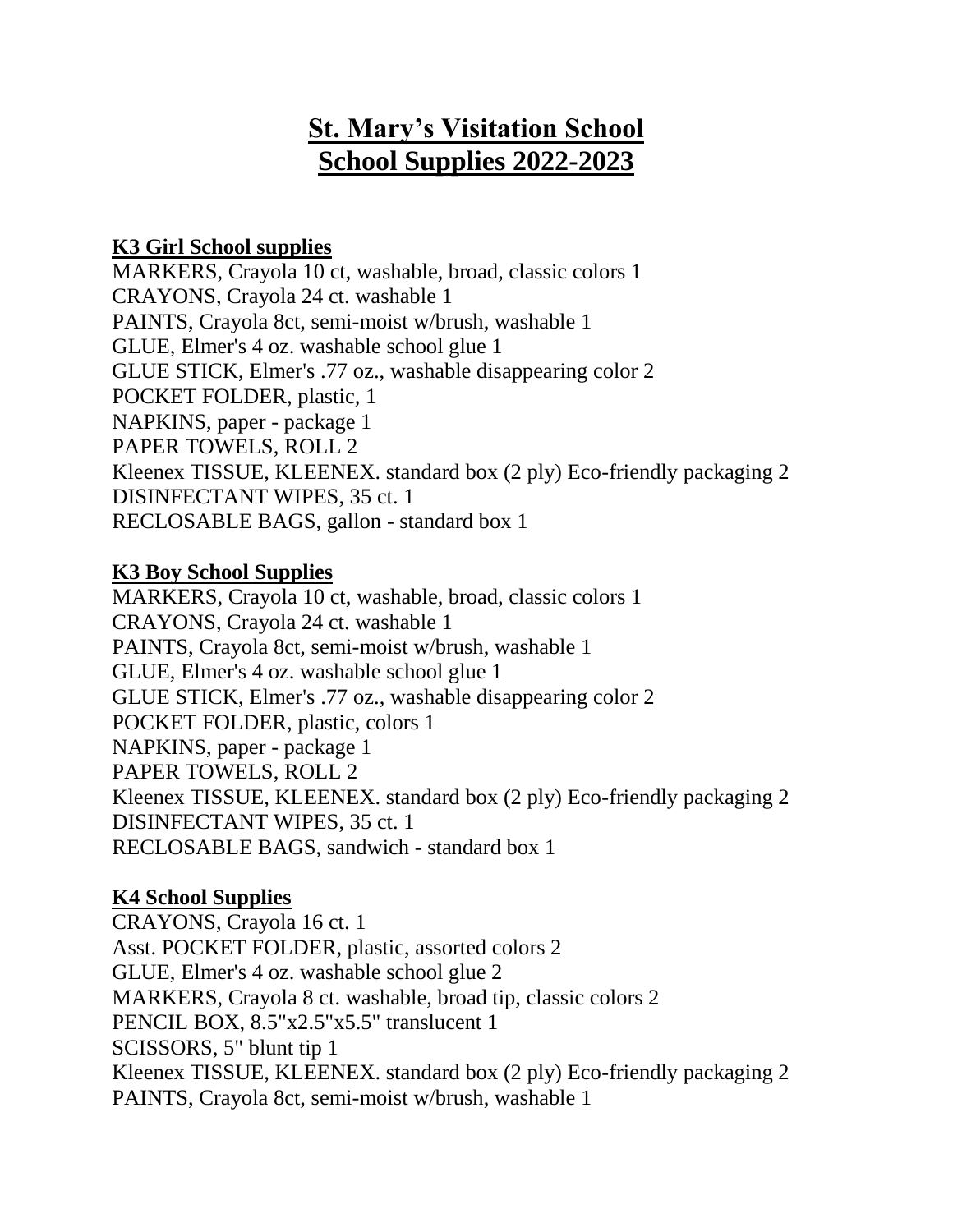RECLOSABLE BAGS, gallon - standard box 1 GLUE STICK, Elmer's, 1.4 oz, washable disappearing color 6 BABY WIPES, resealable soft pack 1 PAPER TOWELS, ROLL 3 PAPER PLATES, 9" - package they should be uncoated DISINFECTANT WIPES, 35 ct. 2

## **K5 School Supply List**

HEADPHONES, adjustable, w/microphone - straight jack 1 SCISSORS, 5" pointed tip 1 MARKERS, Crayola 8 ct. washable, broad tip, classic colors 3 COLORED PENCILS, Crayola, 12 ct. pre-sharpened 1 CRAYONS, Crayola 24 ct. 1 GLUE STICK, Elmer's .77 oz., washable disappearing color 8 POCKET FOLDER, plastic, assorted colors 2 PENCIL BOX, 8.5"x2.5"x5.5" translucent 1 BABY WIPES, resealable soft pack 3 PENCILS, Ticonderoga #2 Yellow, Pre-sharpened, 12 ct. 1 DRY ERASE MARKERS, Tank style, 4-ct by BIC - asst color 1 ERASER, latex free - large 2 RECLOSABLE BAGS, gallon - standard box 1 PAPER TOWELS, ROLL 1 kleenex TISSUE, KLEENEX. standard box (2 ply) Eco-friendly packaging 2 DISINFECTANT WIPES, 35 ct. 3

### **1 st Grade School Supply List**

HEADPHONES, adjustable, w/microphone - straight jack 1 SCISSORS, 5" pointed tip 1 MARKERS, Crayola 8 ct. washable, broad tip, classic colors 1 COLORED PENCILS, Crayola, 12 ct. pre-sharpened 1 CRAYONS, Crayola 24 ct. 1 MARKERS, Crayola 8 ct. washable, thin tip, classic colors 1 GLUE, Elmer's 4 oz. washable school glue 1 GLUE STICK, Elmer's .77 oz., washable disappearing color 2 RULER, 12"/30 cm wood 1 PENCIL CASE, Nylon - metal grommets for binder 1 POCKET FOLDER, plastic, assorted colors 4 NOTEBOOK, 70 ct. WR - asst. colors - 1 subject 1 PENCILS, Ticonderoga #2 Yellow, Pre-sharpened, 12 ct. 2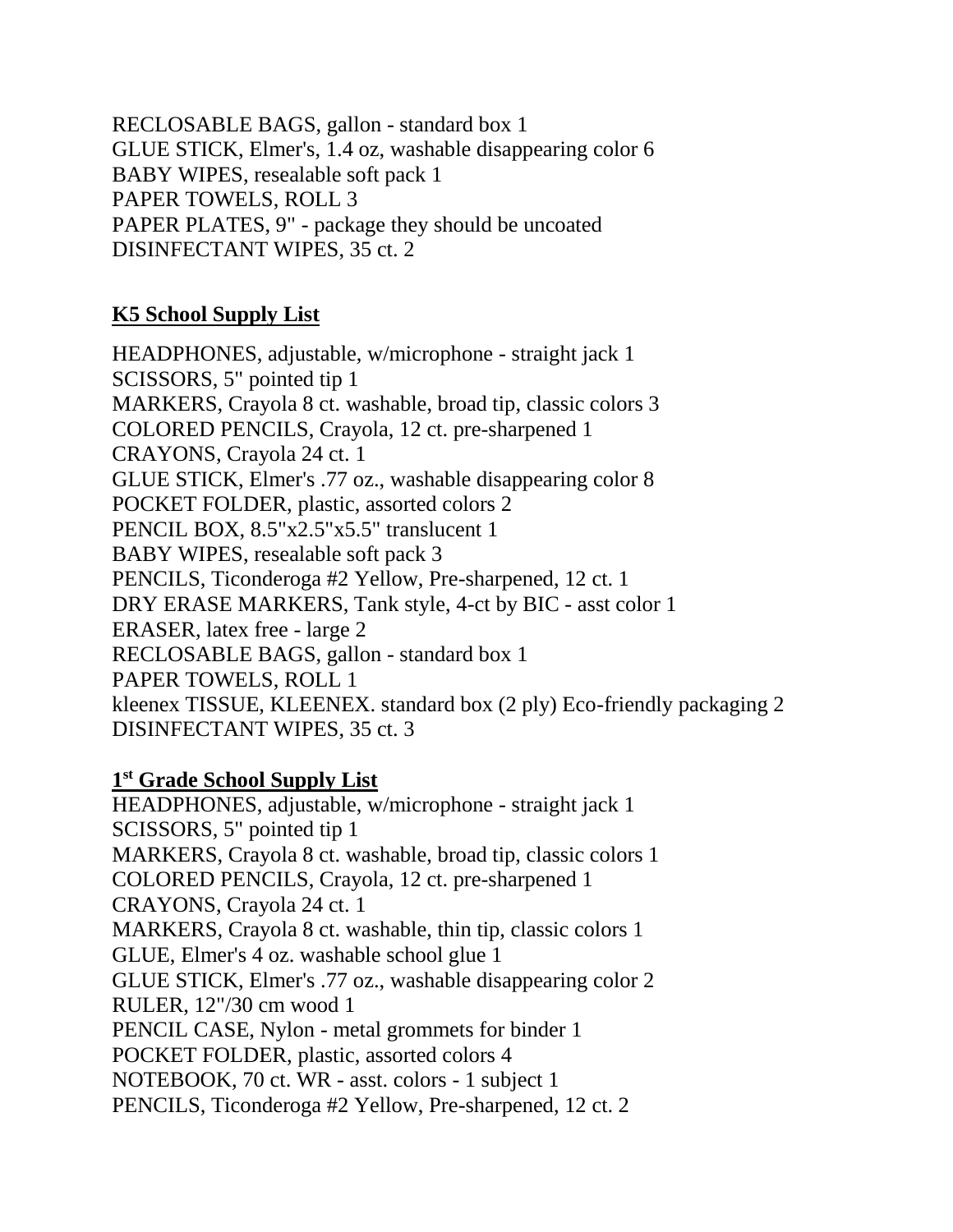DRY ERASE MARKERS, Tank style, 4-ct by BIC - asst color 1 ERASER, latex free - large 4 PAPER TOWELS, ROLL 1 TISSUE, KLEENEX. standard box (2 ply) Eco-friendly packaging 2 PENCIL BOX, 8.5"x2.5"x5.5" translucent 2 DISINFECTANT WIPES, 35 ct. 2

#### **2 nd grade School Supply List**

HEADPHONES, adjustable, w/microphone - straight jack 1 SCISSORS, 5" pointed tip 1 MARKERS, Crayola 8 ct. washable, broad tip, classic colors 1 COLORED PENCILS, Crayola, 12 ct. pre-sharpened 1 CRAYONS, Crayola 24 ct. 1 MARKERS, Crayola 8 ct. washable, thin tip, classic colors 1 GLUE, Elmer's 4 oz. washable school glue 1 GLUE STICK, Elmer's .77 oz., washable disappearing color 4 RULER, 12"/30 cm translucent 1 PENCIL CASE, Nylon - metal grommets for binder 1 POCKET FOLDER, plastic, assorted colors 4 NOTEBOOKS, 70 ct. WR - 4 count - RYGB 1 PENCIL BOX, 8.5"x2.5"x5.5" translucent 2 PENCILS, Ticonderoga #2 Yellow, Pre-sharpened, 12 ct. 2 PENCIL, Checking Pencil, Red Erasable 2 DRY ERASE MARKERS, EXPO 4 pk - fine tip, asst colors 1 ERASER, latex free - large 2 TISSUE, KLEENEX. standard box (2 ply) Eco-friendly packaging 2 PAPER TOWELS, ROLL 1 DISINFECTANT WIPES, 35 ct. 1 HIGHLIGHTER, tank style - asst colors 2

#### **3 rd grade School Supply List**

SHOE BOX, plastic w/lid 1 HEADPHONES, adjustable, w/microphone - straight jack 1 POCKET FOLDER, plastic, red 1 SCISSORS, 5" pointed tip 1 MARKERS, Crayola 8 ct. washable, broad tip, classic colors 1 COLORED PENCILS, Crayola, 12 ct. pre-sharpened 1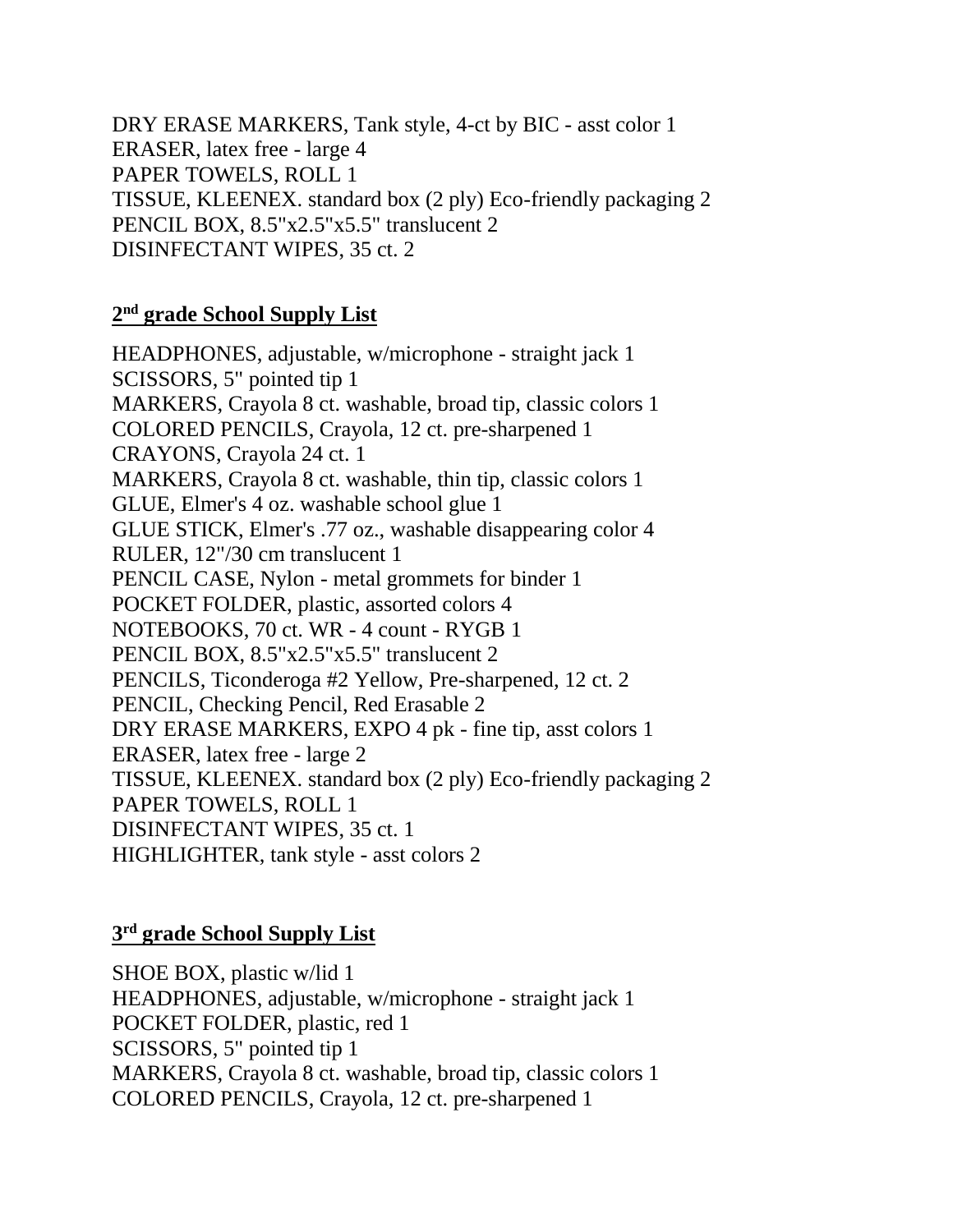CRAYONS, Crayola 48 ct. 1 OIL PASTELS, Crayola 16 ct., hexagon shape 1 MARKERS, Crayola 8 ct. washable, thin tip, classic colors 1 GLUE, Elmer's 4 oz. washable school glue 1 GLUE STICK, Elmer's .77 oz., washable disappearing color 4 RULER, 12"/30 cm translucent 1 PENCIL CASE, Nylon - metal grommets for binder 1 BOOK COVER, jumbo stretchable 2 NOTEBOOK, 100 ct. WR - asst colors 1 NOTEBOOK, 70 ct. WR - asst. colors - 1 subject 3 HIGHLIGHTER, Tank style - yellow by Avery 2 PENCILS, Ticonderoga #2 Yellow, Pre-sharpened, 12 ct. 3 PENCIL, Checking Pencil, Red Erasable 3 DRY ERASE MARKERS, EXPO 4 pk - fine tip, asst colors 1 ERASER CAPS, 12 pack 1 PAPER TOWELS, ROLL 2 TISSUE, KLEENEX. standard box (2 ply) Eco-friendly packaging 2 RECLOSABLE BAGS, gallon - standard box 1 99716 LYSOL WIPES, 80 ct reclosable soft pack 1

### **4 th grade School Supply list**

 $SHOE$  BOX, plastic w/lid 1 DIVIDERS, 8 tab plastic, two-pocket by Avery 1 HEADPHONES, adjustable, w/microphone - straight jack 1 SCISSORS, 5" pointed tip 1 MARKERS, Crayola 8 ct. washable, broad tip, classic colors 1 COLORED PENCILS, Crayola, 12 ct. pre-sharpened CRAYONS, Crayola 48 ct. 1 MARKERS, Crayola 8 ct. washable, thin tip, classic colors 1 GLUE STICK, Elmer's .77 oz., washable disappearing color 3 BINDER, 1.5" white - view front 1 PENCIL CASE, Nylon - metal grommets for binder 1 70 NOTEBOOK, 70 ct. WR - asst. colors - 1 subject 1 HIGHLIGHTER, Tank style - yellow by Avery 2 PENCILS, Ticonderoga #2 Yellow, Pre-sharpened, 12 ct. 2 PENCIL, Checking Pencil, Red Erasable 2 DRY ERASE MARKER - black - chisel tip 4 POCKET FOLDER, Paper assorted colors 3 ERASER CAPS, 12 pack 2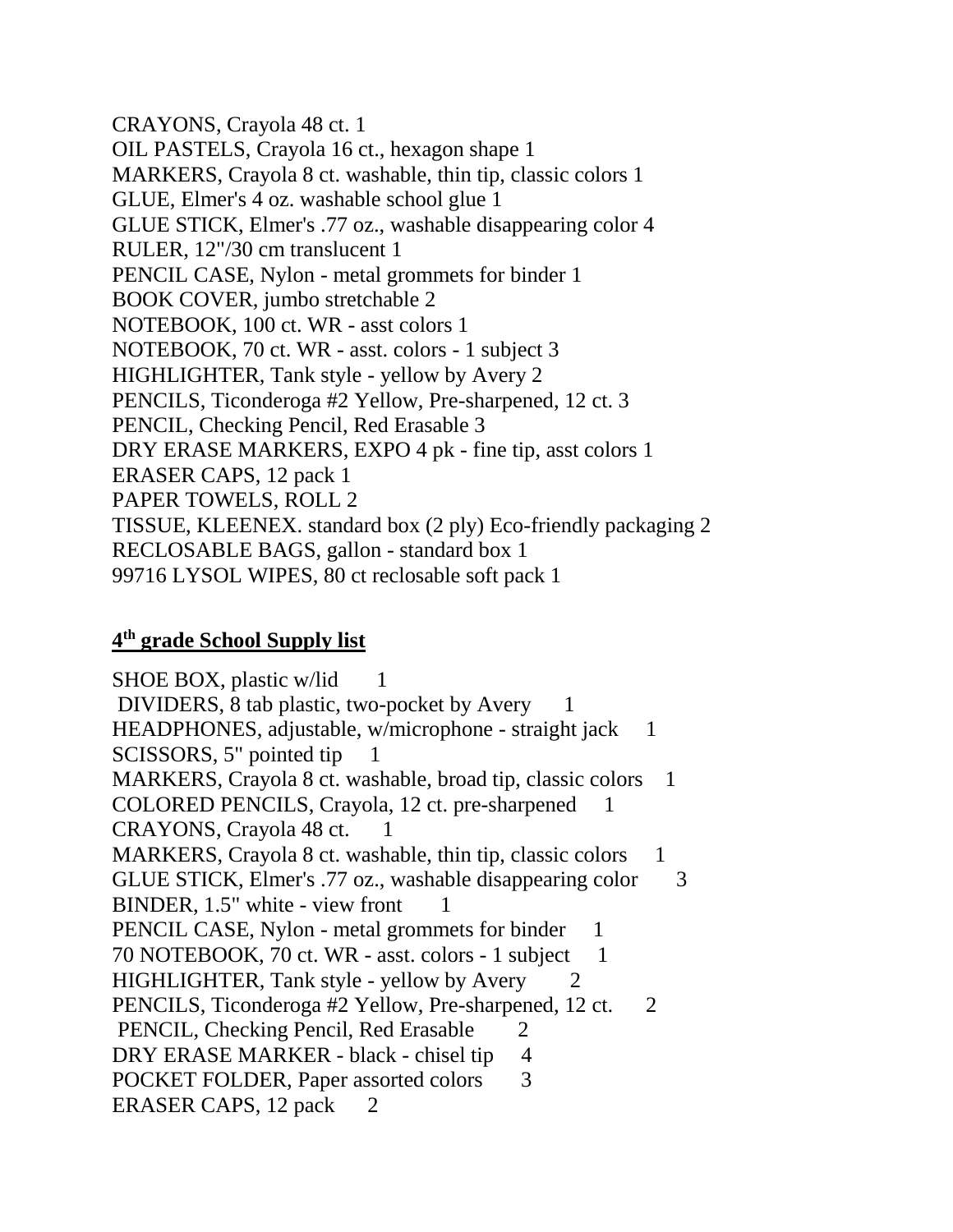ERASER, latex free - large 2 PAPER TOWELS, ROLL 2 GLUE, Elmer's 4 oz. washable school glue 1 PAPER, 150 ct. Wide Ruled - Filler 1 kleenex TISSUE, KLEENEX. standard box (2 ply) Eco-friendly packaging 2 LYSOL WIPES, 80 ct reclosable soft pack 1

### **5 th Grade School Supplies**

EXPANDABLE FILE, 7 Pockets - poly - asst. colors 1 HEADPHONES, adjustable, w/microphone - straight jack 1 GLUE STICK, Elmer's, 1.4 oz, washable disappearing color 2 HIGHLIGHTER, pen style - asst colors 2 SCISSORS, 6.75" - steel blades - L/R hand design 1 MARKERS, Crayola 8 ct. washable, broad tip, classic colors 1 COLORED PENCILS, Crayola, 12 ct. pre-sharpened 1 CRAYONS, Crayola 24 ct. 1 MARKERS, Crayola 8 ct. washable, thin tip, classic colors 1 POCKET FOLDER, Paper assorted colors 2 INDEX CARDS, 3" x 5" ruled, 100 ct. 3 RULER, 12"/30 cm wood 1 75 NOTEBOOK, 70 ct. CR - asst colors 2 PENCIL CASE, Nylon - metal grommets for binder 1 PENCILS, Ticonderoga #2 Yellow, Pre-sharpened, 12 ct. 2 Red PEN, stick by BIC - red 2 MARKER, Sharpie - black fine pt. 1 ERASER, latex free - large 1 PEN, Erasermate - blue 1 PAPER TOWELS, ROLL 2 RECLOSABLE BAGS, sandwich - standard box 1 COMPOSITION, notebook 100 CT. -asst. colors - wide rule 2 SHOE BOX, plastic w/lid 1 TISSUE, KLEENEX. standard box (2 ply) Eco-friendly packaging 2 DISINFECTANT WIPES, 35 ct. 1

## **6 th, 7th and 8th Grade School Supplies**

OPTIONAL: SAFETY GOGGLES Required-Optional Purchase \$4.99 34516-ST OPTIONAL: BOOK COVER, jumbo stretchable 0 8th GRADE ONLY - \$2.20 OPTIONAL: CALCULATOR, TI-30XIIS, Scientific 0 8th GRADE ONLY - HEADPHONES, adjustable, w/microphone - straight jack 1